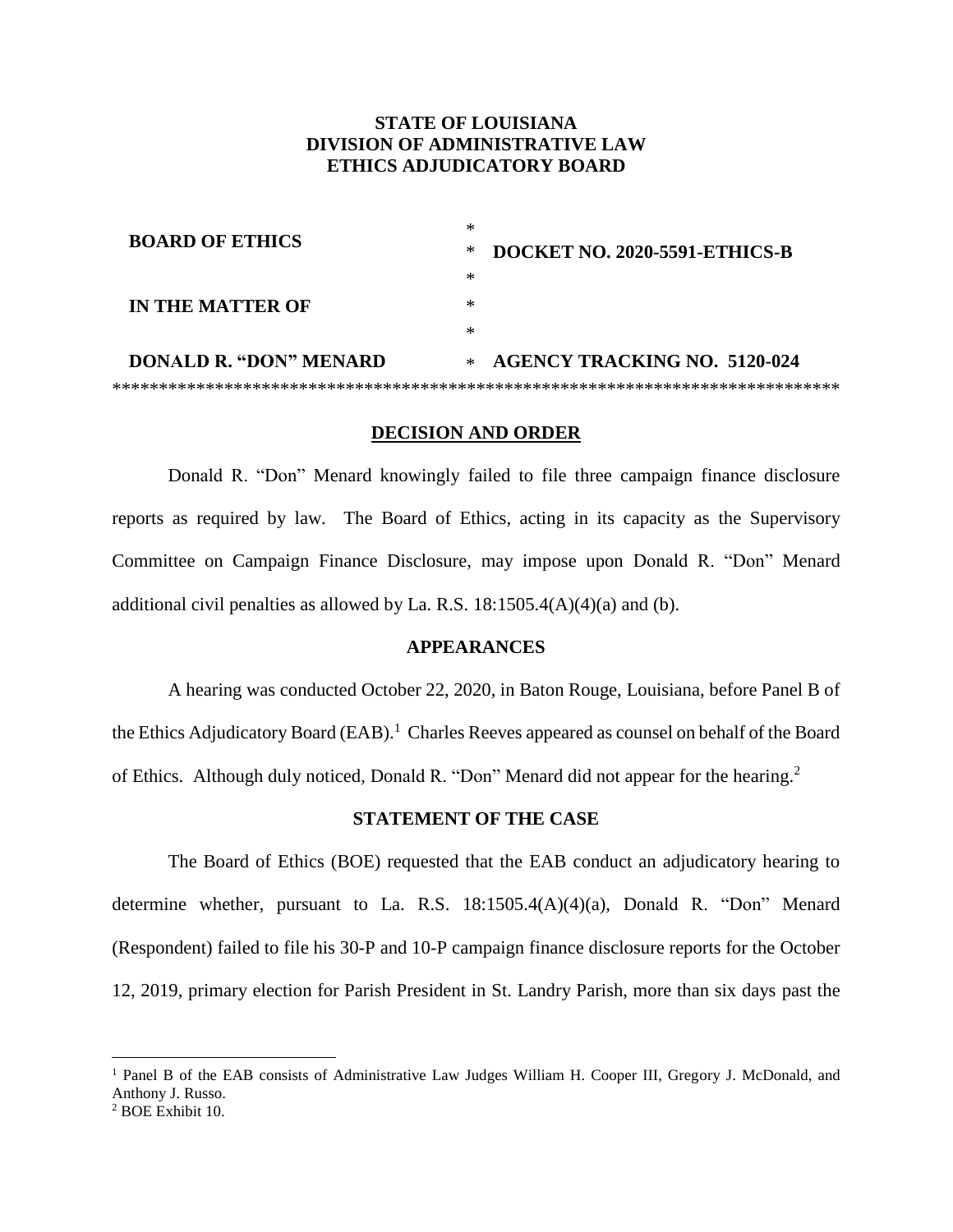due date. The BOE also requested that the EAB conduct an adjudicatory hearing to determine whether, pursuant to La. R.S. 18:1505.4(A)(4)(b), Respondent failed to file his 10-G campaign finance disclosure report for the November 6, 2019, general election for Parish President in St. Landry Parish, more than eleven days past the due date.

At the hearing, BOE offered its exhibits, numbered BOE-1 through BOE-10, that were admitted into evidence. BOE requested the EAB make a determination on whether Respondent failed to file his 30-P and 10-P campaign finance disclosure reports more than six days past the due date, and whether Respondent failed to file his 10-G campaign finance disclosure report more than eleven days past the due date, which may subject him to additional civil penalties under La. R.S. 18:1505.4(A)(4). The record was closed and the matter was submitted for decision.

This adjudication is conducted in accordance with the Campaign Finance Disclosure Act (CFDA), La. R.S. 18:1481, *et seq*., the Code of Governmental Ethics, La. R.S. 42:1101, *et seq.*, and the Administrative Procedure Act, La. R.S. 49:950, *et seq*.

## **FINDINGS OF FACT**

Respondent was an unsuccessful district-level candidate for the office of Parish President for St. Landry Parish, in an election held October 12, 2019. Respondent was defeated in the primary election held that date.<sup>3</sup> A runoff of the top two primary election candidates was held in the general election on November 16, 2019.<sup>4</sup> Respondent was required to file a campaign finance disclosure report on September 12, 2019, which was thirty days prior to the primary election (also known as a 30-P) held on October 12, 2019. Respondent was required to file a campaign finance disclosure report ten days prior to the primary election (also known as a 10-P) on October 2, 2019, and a campaign finance disclosure report ten days prior to the general election (also known as the

<sup>3</sup> BOE-3, pp. 3-4.

<sup>4</sup> BOE-4.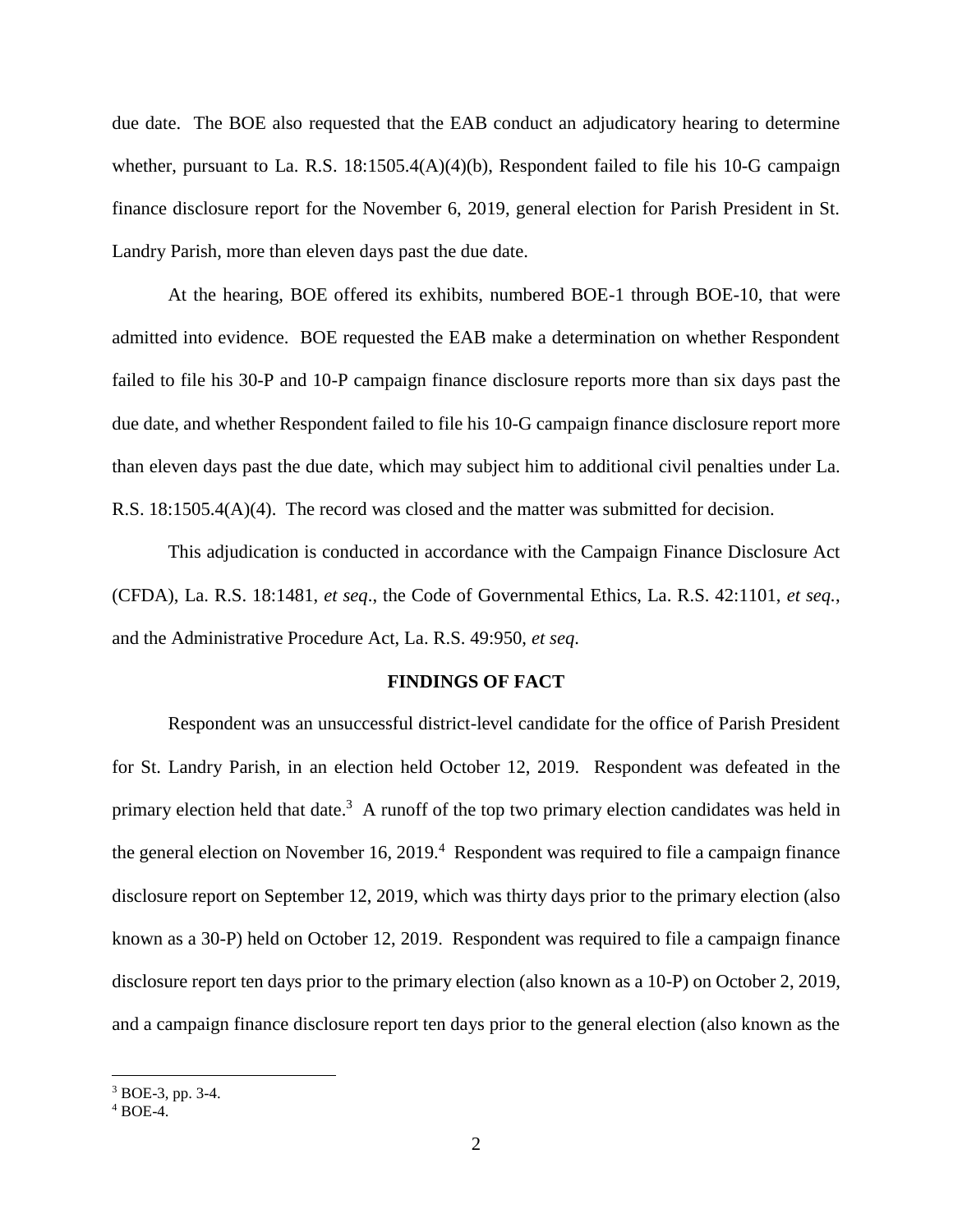10-G) on November 6, 2019.

The BOE is the Supervisory Committee on Campaign Finance Disclosure under the CFDA.<sup>5</sup> All candidates qualifying for an election are provided a Schedule of Reporting and Filing Dates for Candidates (Schedule) prepared by the BOE.<sup>6</sup> The Schedule informed Respondent that the 30-P report was due September 12, 2019; the 10-P report was due October 2, 2019; and the 10- G report was due November 6, 2019.<sup>7</sup>

Respondent did not file the required 30-P report by the due date, September 12, 2019. The 30-P report had not been filed as of October 5, 2020.<sup>8</sup>

Respondent did not file the required 10-P report by the due date, October 2, 2019. The 10- P report had not been filed as of October 5, 2020.<sup>9</sup>

Respondent was required to file a campaign finance disclosure report ten days prior to the general election (also known as a 10-G), on November 6, 2019, in connection with the election. Respondent did not file the required 10-G report by the due date, November 6, 2019. The 10-G report had not been filed as of October 5, 2020.<sup>10</sup>

Respondent failed to appear for the hearing, despite notice of the hearing being sent to his last known address.<sup>11</sup>

### **CONCLUSIONS OF LAW**

La. R.S. 18:1505.4(A)(4)(a) and (b) provide that if, after conducting an adjudicatory hearing, the EAB determines that a candidate knowingly failed to file the required campaign finance disclosure report, or filed it more than six days [La. R.S. 18:1505.4(A)(4)(a)] or eleven

<sup>5</sup> La. R.S. 18:1483(19).

 $6$  BOE-4.

<sup>7</sup> *Id.*

<sup>8</sup> BOE-9.

<sup>9</sup> BOE-9.  $10$  BOE-9.

<sup>&</sup>lt;sup>11</sup> BOE-10.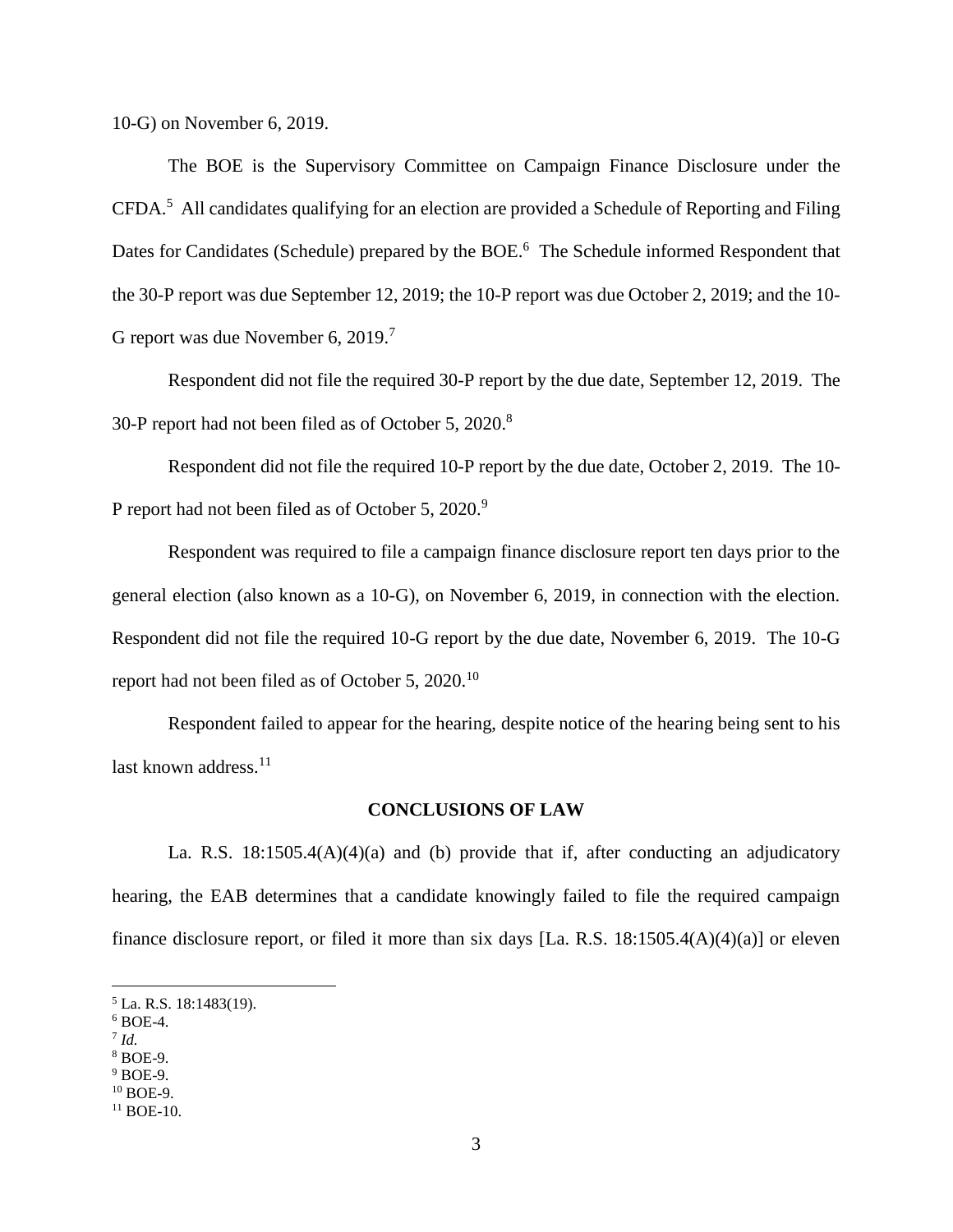days [La. R.S. 18:1505.4(A)(4)(b)] late, then the BOE, functioning as the Supervisory Committee on Campaign Finance Disclosure, may impose upon the candidate additional civil penalties of up to \$10,000.

The BOE proved Respondent failed to timely file three campaign finance disclosure reports. Every candidate for district office (or his campaign treasurer) is required to file reports of contributions and expenditures on specific days before and after an election.<sup>12</sup> "Knowingly and willfully," means conduct which could have been avoided through the exercise of due diligence.<sup>13</sup> By knowingly failing to file the required reports, Respondent violated the CFDA, and may be assessed an additional civil penalty up to  $$10,000.00$  by the BOE for each report.<sup>14</sup>

Respondent failed to file his 30-P finance disclosure report by September 12, 2019; he failed to file his 10-P campaign finance disclosure report by October 2, 2019; and he failed to file his 10-G campaign finance disclosure report by November 6, 2019. As of October 5, 2020, he had not filed any of the three reports. Respondent is more than six days late in filing his 30-P and 10- P campaign finance disclosure reports. Respondent is more than eleven days late in filing his 10- G campaign finance disclosure report. The BOE proved Respondent, a candidate for district office, had failed to file a 30-P and a 10-P report more than six days after the reports' due dates. The BOE proved Respondent, a candidate for district office, had failed to file a 10-G report more than eleven days after the report's due date. The BOE, in its capacity as the Supervisory Committee for Campaign Finance Disclosure, is authorized to impose additional civil penalties under authority of La. R.S. 18:1505.4(A)(4)(a) and (b), not to exceed ten thousand dollars (\$10,000.00) for each of the three late reports.

<sup>12</sup> La. R.S. 18:1495.4.

<sup>13</sup> La. R.S. 18:1505.5.

<sup>14</sup> La. R.S. 18:1505.4(A)(4).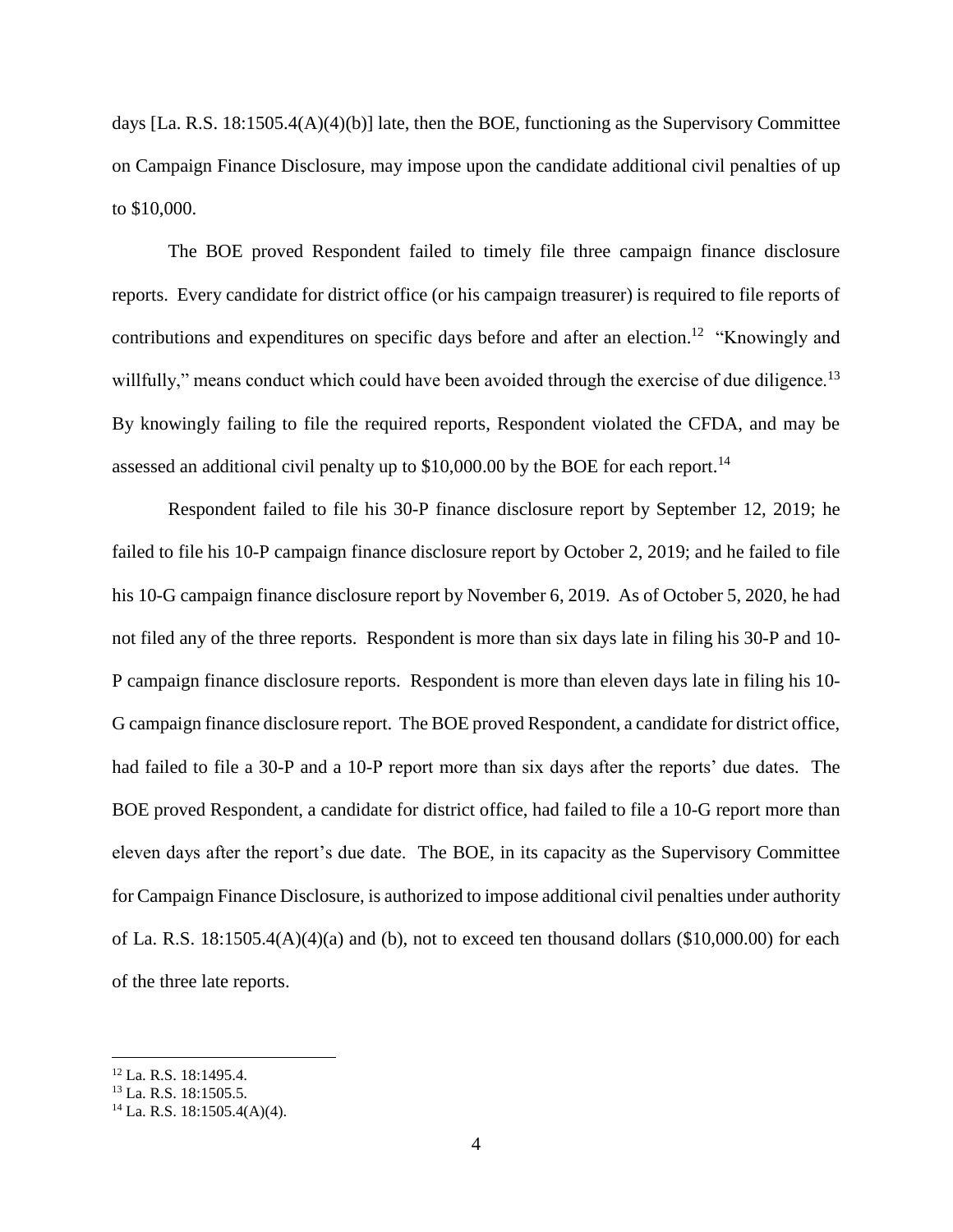#### **ORDER**

**IT IS ORDERED** that Donald R. "Don" Menard's 2019 30-P campaign finance disclosure report is more than six days late, and the Board of Ethics, in its capacity as the Supervisory Committee on Campaign Finance Disclosure, may impose upon Donald R. "Don" Menard additional civil penalties as authorized by La. R.S.  $18:1505.4(A)(4)(a)$ .

**IT IS ORDERED** that Donald R. "Don" Menard's 2019 10-P campaign finance disclosure report is more than six days late, and the Board of Ethics, in its capacity as the Supervisory Committee on Campaign Finance Disclosure, may impose upon Donald R. "Don" Menard additional civil penalties as authorized by La. R.S.  $18:1505.4(A)(4)(a)$ .

**IT IS ORDERED** that Donald R. "Don" Menard's 2019 10-G campaign finance disclosure report is more than eleven days late, and the Board of Ethics, in its capacity as the Supervisory Committee on Campaign Finance Disclosure, may impose upon Donald R. "Don" Menard additional civil penalties as authorized by La. R.S.  $18:1505.4(A)(4)(b)$ .

Rendered and signed November 5, 2020, Baton Rouge, Louisiana.

 $\overline{\phantom{a}}$  ,  $\overline{\phantom{a}}$  ,  $\overline{\phantom{a}}$  ,  $\overline{\phantom{a}}$  ,  $\overline{\phantom{a}}$  ,  $\overline{\phantom{a}}$  ,  $\overline{\phantom{a}}$  ,  $\overline{\phantom{a}}$  ,  $\overline{\phantom{a}}$  ,  $\overline{\phantom{a}}$  ,  $\overline{\phantom{a}}$  ,  $\overline{\phantom{a}}$  ,  $\overline{\phantom{a}}$  ,  $\overline{\phantom{a}}$  ,  $\overline{\phantom{a}}$  ,  $\overline{\phantom{a}}$  $\zeta$ 

William. H. Cooper III Presiding Administrative Law Judge

Anthony J Russo

Anthony Russo Administrative Law Judge

 $\frac{1}{\sqrt{2}}$ 

Gregory McDonald Administrative Law Judge

**NOTICE OF TRANSMISSION OF DECISION OR ORDER**

I certify that on **\_\_\_\_Thursday, November 05, 2020**, I have sent a copy of **this decision/order to all parties of this matter.** 

Clerk of Court **Division of Administrative Law**